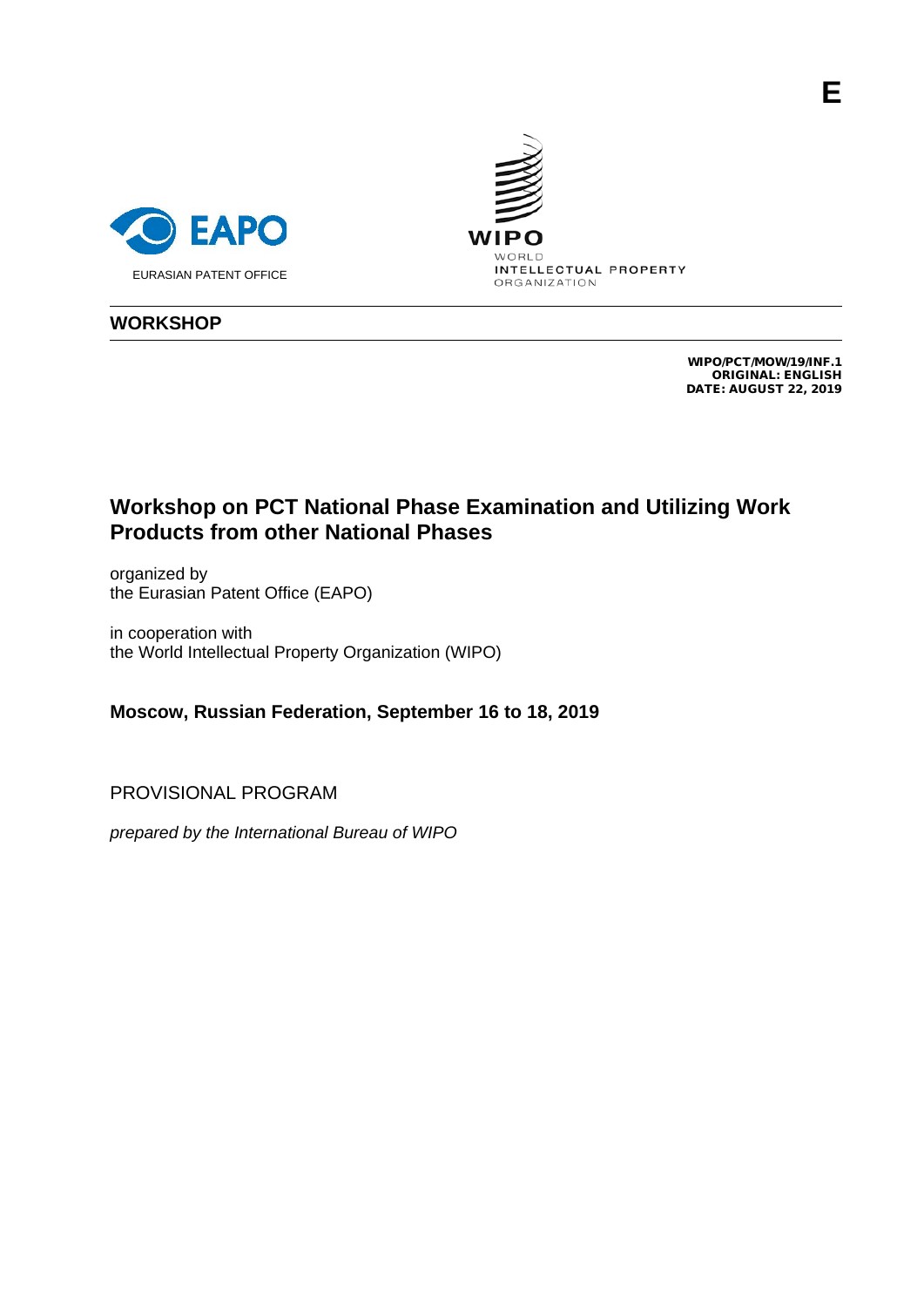## Monday, September 16, 2019

10.00 – 10.15 Opening ceremony

Welcome addresses by:

Tbd (EAPO)

Mr. Lutz Mailänder, Head, International Cooperation on Examination and Training Section, PCT International Cooperation Division, WIPO

| $10.15 - 11.20$             | <b>Topic 1</b>     | <b>Growing Transparency of Examination in PCT National</b><br><b>Phases</b>                               |  |  |
|-----------------------------|--------------------|-----------------------------------------------------------------------------------------------------------|--|--|
|                             |                    | Speaker: Mr. Lutz Mailänder                                                                               |  |  |
| $11.40 - 12.00$             |                    | <b>Initial Knowledge Assessment Test</b>                                                                  |  |  |
| $12.00 - 13.00$             | <b>Topic 2</b>     | <b>Examination in the PCT International Phase and</b><br><b>Challenges for National Phase Examination</b> |  |  |
|                             |                    | Mr. Lutz Mailänder<br>Speaker:                                                                            |  |  |
| $13.00 - 14.00$             | <b>Lunch Break</b> |                                                                                                           |  |  |
| $14.00 - 15.20$             | Topic 3            | Patent Family Relations (simple, extended, PCT)                                                           |  |  |
|                             |                    | Speaker:<br>Mr. Lutz Mailänder                                                                            |  |  |
| $15.40 - 17.00$             |                    | Hands-on Case studies Topic 3 and Discussion                                                              |  |  |
| Tuesday, September 17, 2019 |                    |                                                                                                           |  |  |
| $10.00 - 11.20$             | <b>Topic 4</b>     | <b>Examination Status in other Jurisdictions and</b><br><b>Overview of Work Products</b>                  |  |  |
|                             |                    | Speaker: Mr. Lutz Mailänder                                                                               |  |  |
| $11.40 - 13.00$             |                    | <b>Hands-on Case Studies Topic 4</b>                                                                      |  |  |
| $13.00 - 14.00$             | <b>Lunch Break</b> |                                                                                                           |  |  |